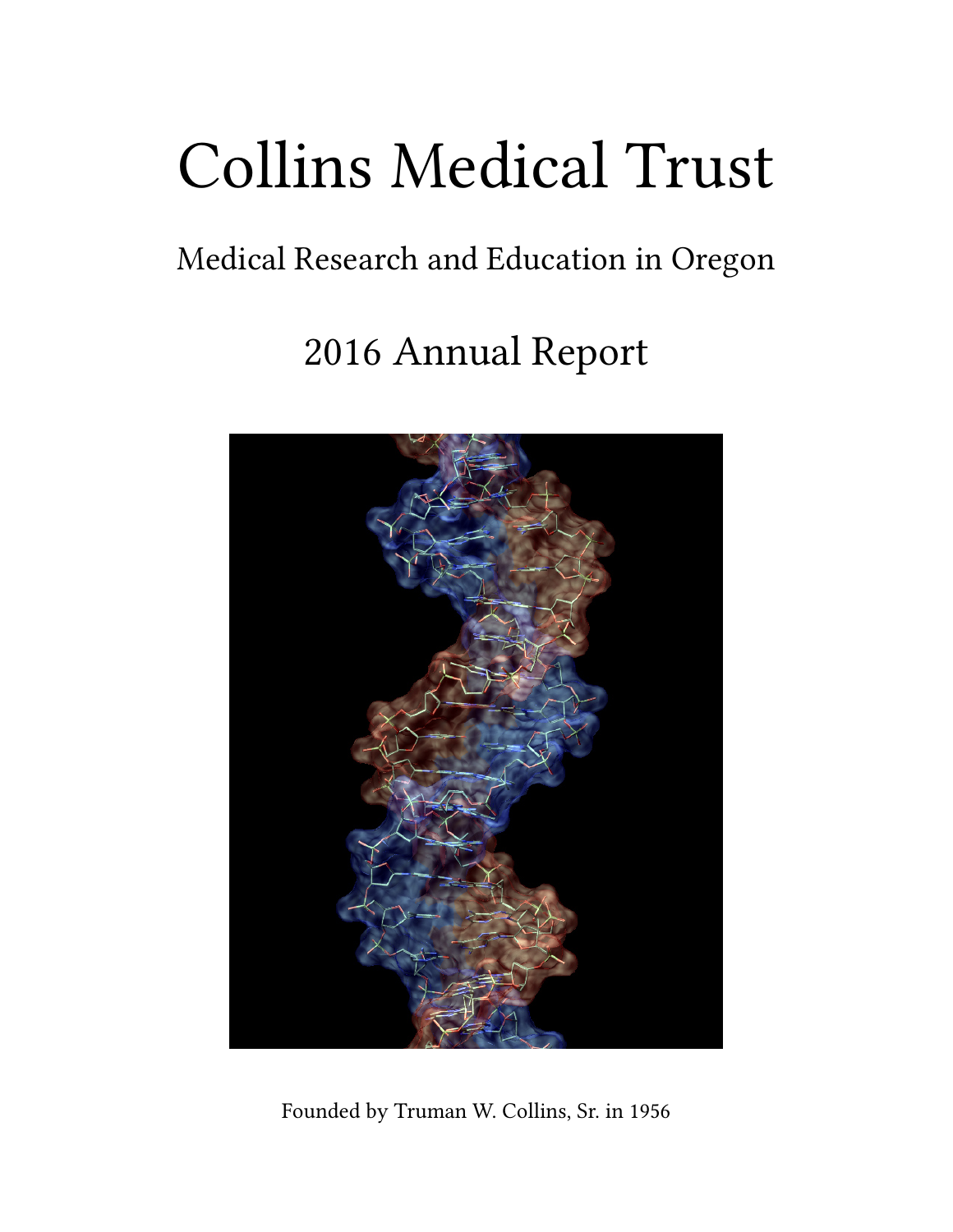# Collins Medical Trust 2016 Annual Report

### **Purpose and History**

"The principal and income of the trust fund shall be used (a) to aid, further, promote, develop, encourage and sponsor research, experiment and work in the cause, cure and treatment of human diseases or in any field of medical research, and (b) to aid, further and promote medical education."

The Collins Medical Trust was founded by Truman Collins Sr. in the fall of 1956. He was interested in the medical field and wanted to set up a trust that would contribute to medical research and education taking place in Oregon. Contributions were made to the trust over the next ten years or so, and its assets have grown significantly since that time, largely due to the wise investment decisions of the financial adviser, Jim Miller, over the first forty years of the Trust's existence.

Because the Trust makes relatively small grants—typically in the \$20,000 to \$30,000 range—our focus for research has primarily been seed funding for projects that, if successful, will go on to apply to the nih or to other large funders for later-stage funding. We also like to support researchers at a stage where they are gaining their independence in a supportive environment.

Since its inception, the Collins Medical Trust has made grants totaling about \$10.0 million.

## **Trustees and Staff**

| Shannon Osieczanek     |               | Administrator (2016 – present) |
|------------------------|---------------|--------------------------------|
| Nancy Helseth          | Administrator | $(1993 - 2016)$                |
| Truman Collins Jr.     | Trustee       | $(1990 - present)$             |
| Dr. Elizabeth Eckstrom | Trustee       | $(2003 - present)$             |
| Dr. Walter McDonald    | Trustee       | $(2005 - present)$             |
| <b>Timothy Bishop</b>  | Treasurer     | $(1990 - present)$             |

**Financial Statements (Fiscal year ending September 30, 2016)**<sup>1</sup>

| <b>Assets and Liabilities</b> |  |
|-------------------------------|--|
|-------------------------------|--|

#### **Revenue and Expenses**

| Assets:      | 2015         | 2014         | Income:                       | 2015          | 2014          |
|--------------|--------------|--------------|-------------------------------|---------------|---------------|
| Cash         | \$256,000    | \$387,000    | Income (interest & dividends) | \$228,000     | \$229,000     |
| Stocks       | \$8,285,000  | \$6,909,000  | Realized gains                | \$660,000     | \$2,000       |
| Total assets | \$8,489,000  | \$7,296,000  | Unrealized gains              | \$815,000     | (\$1,109,000) |
|              |              |              | Total income                  | \$1,703,000   | $(\$878,000)$ |
| Liabilities  | $(\$52,000)$ | $(\$36,000)$ |                               |               |               |
| Net Assets   | \$8,489,000  | \$7,260,000  | Taxes & investment expense    | $(\$9,000)$   | $(\$3,000)$   |
|              |              |              | Net Investment Income         | \$1,694,000   | $(\$881,000)$ |
|              |              |              |                               |               |               |
|              |              |              | Grants - net                  | $(\$466,000)$ | $(\$477,000)$ |
|              |              |              | Net revenue                   | \$1,228,000   | (\$1,358,000) |
|              |              |              |                               |               |               |

<sup>1</sup>Rounded to the nearest thousand.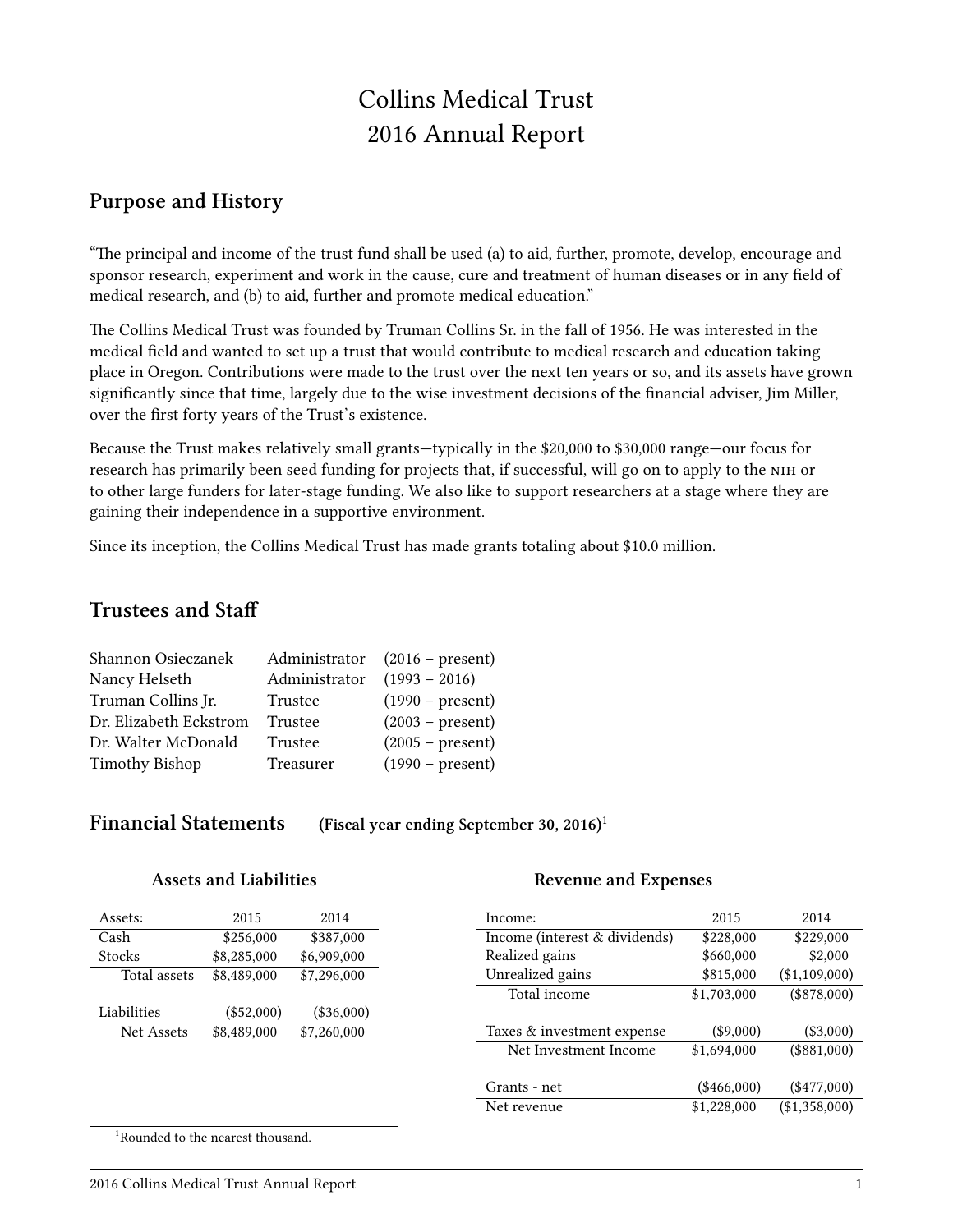# **2016 Grants (October 1, 2015 – September 30, 2016)**

# **Research**

| Laura J. Wilsey, Ph.D.                                                              | Good Samaritan Foundation<br>Comparing Axon Transport and Cytoskeletal Ultrastructure by Transmission Electron Microscopy       | \$30,000           |
|-------------------------------------------------------------------------------------|---------------------------------------------------------------------------------------------------------------------------------|--------------------|
| Sherif Abdelhamed, Ph.D.                                                            | <b>OHSU</b> Foundation<br>A next-generation AML biomarker for the early and non-invasive detection of relapse                   | \$29,935           |
| Ishu Arpan, Ph.D.                                                                   | <b>OHSU</b> Foundation<br>MS-related Fatigue: Central Mechanisms and Implication for Balance Control                            | \$30,000           |
| Marlene Cassar, Ph.D.                                                               | <b>OHSU</b> Foundation<br>Investigate Loss-of and Gain-of Functions of Human Tau Modifications in Drosophila                    | \$30,000           |
| Yoshinori Fukazawa, Ph.D.<br>Evaluating Bromodomain Inhibitors for HIV Cure Therapy | <b>OHSU</b> Foundation                                                                                                          | \$29,964.48        |
| Sonnet Jonker, Ph.D.                                                                | <b>OHSU</b> Foundation<br>Unexpected proliferation of cardiac myocytes following neonatal aortic coarctation                    | \$30,000           |
| Sushil Kumar, Ph.D.<br>the Immune System in Malignant Mesothelioma                  | <b>OHSU</b> Foundation<br>Reprogramming Tumor Associated Macrophages by Inhibiting Cholesterol Metabolism for Reinvigoration of | \$30,000           |
| Michael Munks, Ph.D.<br>Strain                                                      | <b>OHSU Foundation</b><br>Understanding How a Breast Cancer Vaccine Causes Tumor Regression in a Genetically Engineered Mouse   | \$30,000           |
| Timothy Nice, Ph.D.                                                                 | <b>OHSU</b> Foundation<br>Type I/III interferons in mucosal immunity to enteric viral infection                                 | \$30,000           |
| Rebecca L. Skalsky, Ph.D.                                                           | <b>OHSU</b> Foundation<br>Characterizing Critical microRNA Interactions Mediating EBV Latency and Reactivation and Reactivation | \$29,957           |
| Miahua Zhu, M.D., Ph.D.<br>Myocardial Mechanics in Bicuspid Aortic Valves           | <b>OHSU Foundation</b>                                                                                                          | \$29,992           |
| Sean Newsom, Ph.D. &<br>Matthew Robinson, Ph.D.                                     | <b>Oregon State University</b><br>Novel and Reversible Mechanisms of Skeletal Muscle Insulin Resistance in Human Obesity        | \$30,000           |
| Marnda M. Lim, M.D. Ph.D                                                            | Portland V.A. Research Foundation<br>Investigating a developmental role for sleep in the neuropathology of autism               | \$30,000           |
| Alan R. Teo, M.D. M.S.                                                              | Portland V.A. Research Foundation<br>Using Social Media to Engage At-Risk Veterans in Mental Health Treatment                   | \$30,000           |
| <b>Total Research:</b>                                                              |                                                                                                                                 | \$419,848.48 (90%) |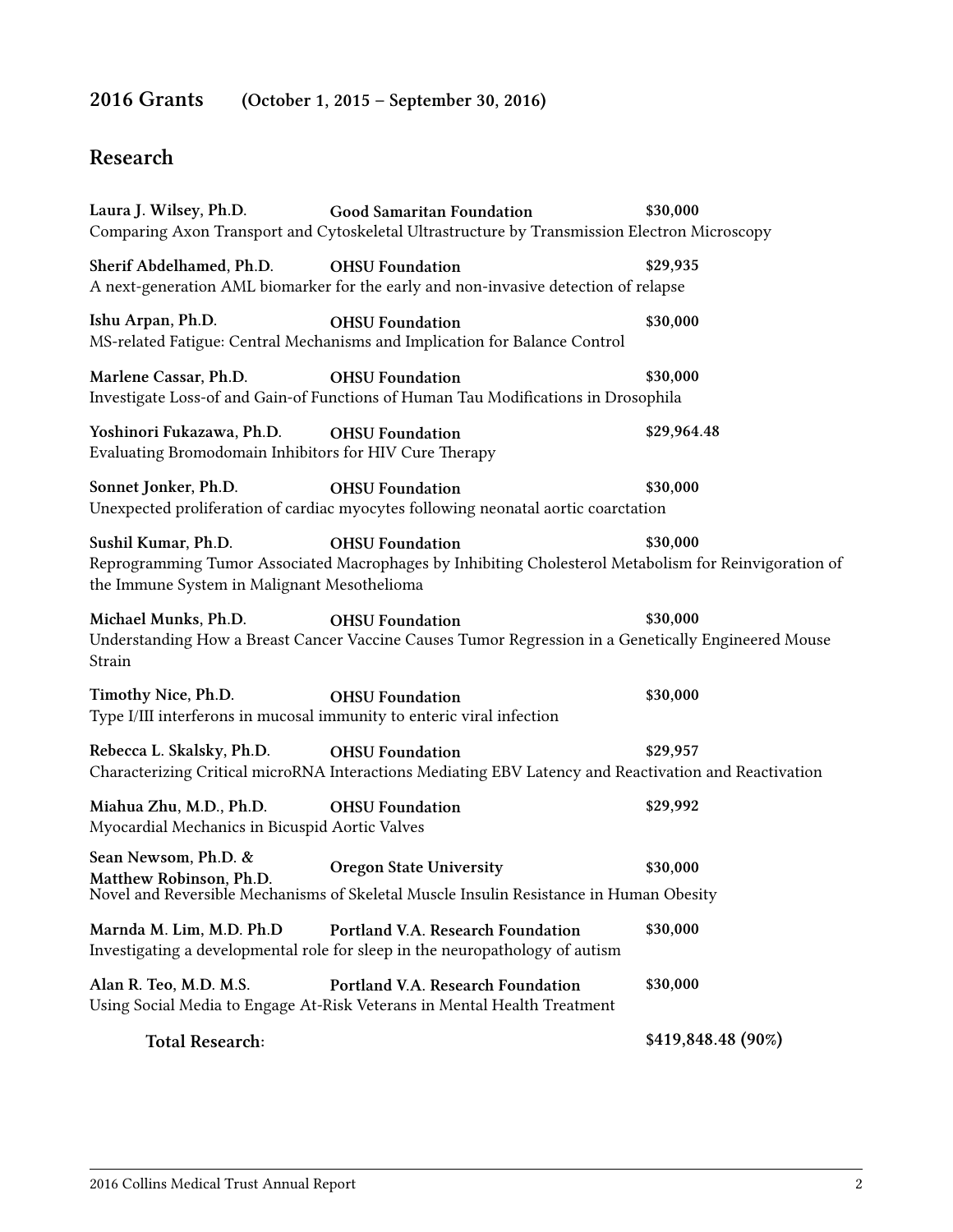# **Education**

| Linfield School of Nursing                                                     | \$45,000        |  |  |
|--------------------------------------------------------------------------------|-----------------|--|--|
| Paquet Scholarship Fund, Half for Endowment and Half for Current Scholarships. |                 |  |  |
| <b>Total Education:</b>                                                        | $$45,000(10\%)$ |  |  |
| <b>Total Grants Approved in 2016:</b>                                          | \$464,848       |  |  |

# **Thoughts from Nancy Helseth**

Normally we highlight two or three prior grants in this section, but this year we have a transition in the Collins Medical Trust family and wanted to do something a little different. Nancy Helseth retired in the fall of 2016 after serving as the administrator of the Trust for the past 24 years. Her hard work, deep engagement, and dedication have been greatly appreciated, and have contributed to effective grant-making by the Trust and to medical research and education generally in the State of Oregon.

To give some context to her tenure as the administrator of the Collins Medical Trust, our assets were about \$3.8 million when she started—less than half of what they are now. Over her time here, the Trust has made grants totaling about \$8.4 million.

Over her time here, Nancy has connected with representatives from the medical research and education institutions in Oregon, both for grant request management and longer-term strategic communication. She has carefully organized the materials that our Board reviews every four months, and has been a valuable participant and resource in our meetings.

We thank Nancy for her all of her time and effort, and wish her an active and long retirement.

Below are Nancy's parting thoughts and some advice for potential grantees: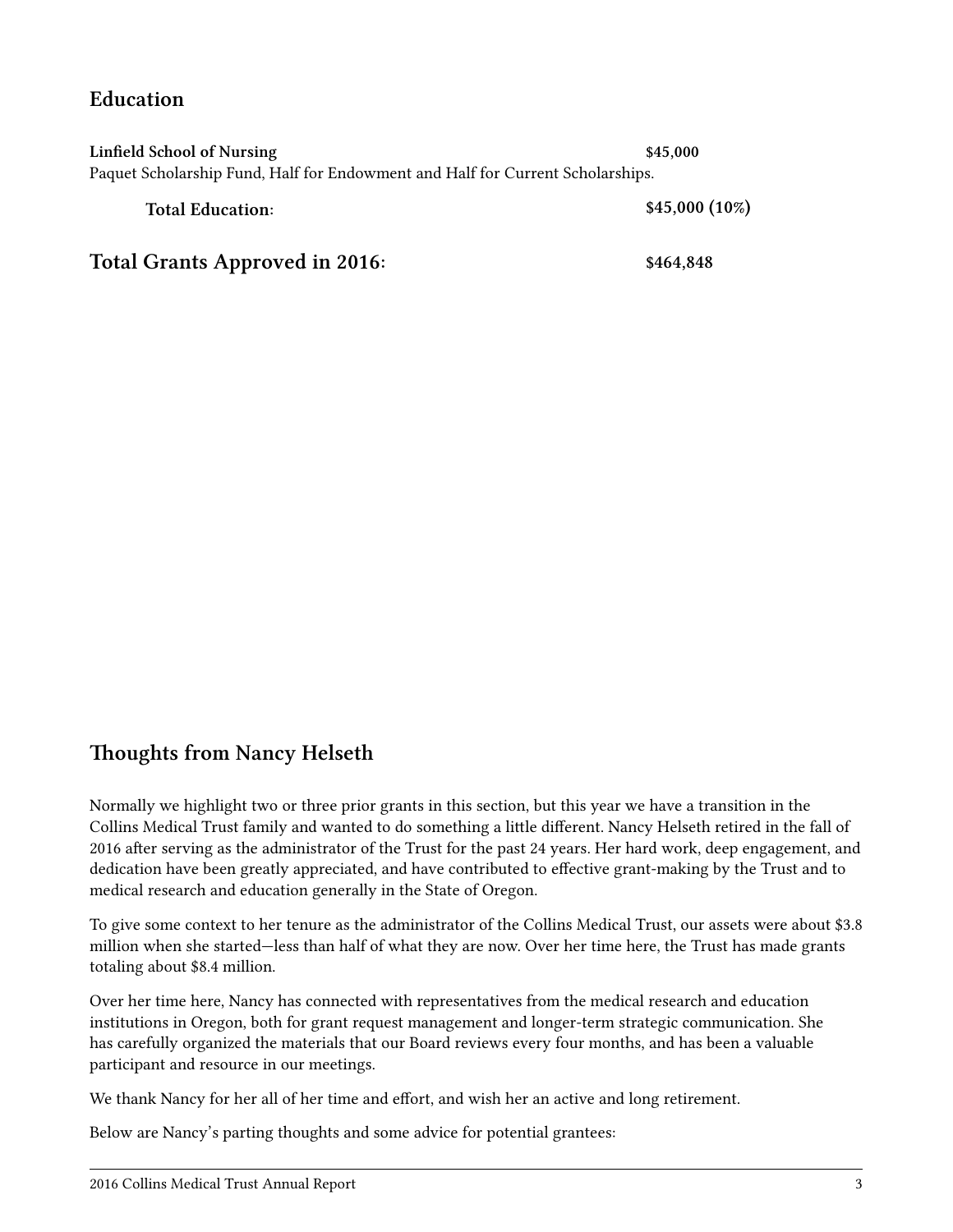The past 24 amazing years have flown by and been filled with incredible introductions and insight into medical research and the difficult task of educating health care professionals here in Oregon. To further the vision of Truman W. Collins, Sr. and the original trustees by administering the Collins Medical Trust, such an honor and a bit intimidating initially, was beyond fulfilling. With no experience or education in medicine, just the terminology in the grant proposals was astonishing and humbling. However, curiosity and a deep desire to understand the science was profound, driving me to ask many questions, perhaps to the chagrin of researchers and trustees alike!

Nevertheless, ask I did. And how surprising and even more energizing each time an institution representative, grant writer, researcher or scholar engaged with me in deep conversation about their topic at issue. Most impressive is the passion of the researchers and their teams; and their pride when goals and results are accomplished and shared. These conversations were a training ground for me to give good feedback about the Trust's mission, and to provide instruction so future proposals provide the Trustees with sufficient information to understand the goals and objectives of the research or education grant. Those conversations were invaluable and provide the basis for what follows.

As my tenure as administrator came to an end I was asked if I might pass along some hints and suggestions from my 'training' mentioned above, in hopes it will help those looking for funding to create clear, concise and properly tailored proposals to the Trustees. In addition to the clear expectations outlined in the Trust's policies and procedures found in this annual report and on the website([http://www.collinsmedicaltrust.org/\)](http://www.collinsmedicaltrust.org/), here are some added thoughts and suggestions:

- Collins Medical Trust is a small trust whose giving provides seed money to 'kick-start', if you will, research that can then go to larger institutions, like the NIH for example, for further funding.
- Mentors are a key element to the success of research and to the education of health care professionals. Mentor(s) should understand your project and be in a position to devote time as a mentor. Trustee audits of past grants discover again and again how researchers with strong mentor relationships prove to have great success with their research.
- Researchers who are active MDs should be well able to define their capability to conduct the research as well as continue to meet responsibilities to their patients and profession.
- Very learned professionals and doctors sit as Trustees, so the detailed science is integral to the proposal. Including an Executive Summary is very useful as well.
- It is critical that you include your Curriculum Vitae (CV) and the CV(s) of other researchers involved in the project, as well as that of your mentors.
- 501(c)(3) institutions supporting eligible research grants and education should reach out to the Collins Medical Trust administration to be sure there is an understanding of the procedures on both sides and that contact information is current. It is critical that the name on the tax-exempt letter(s) and the institution to whom payment is to be made are one and the same.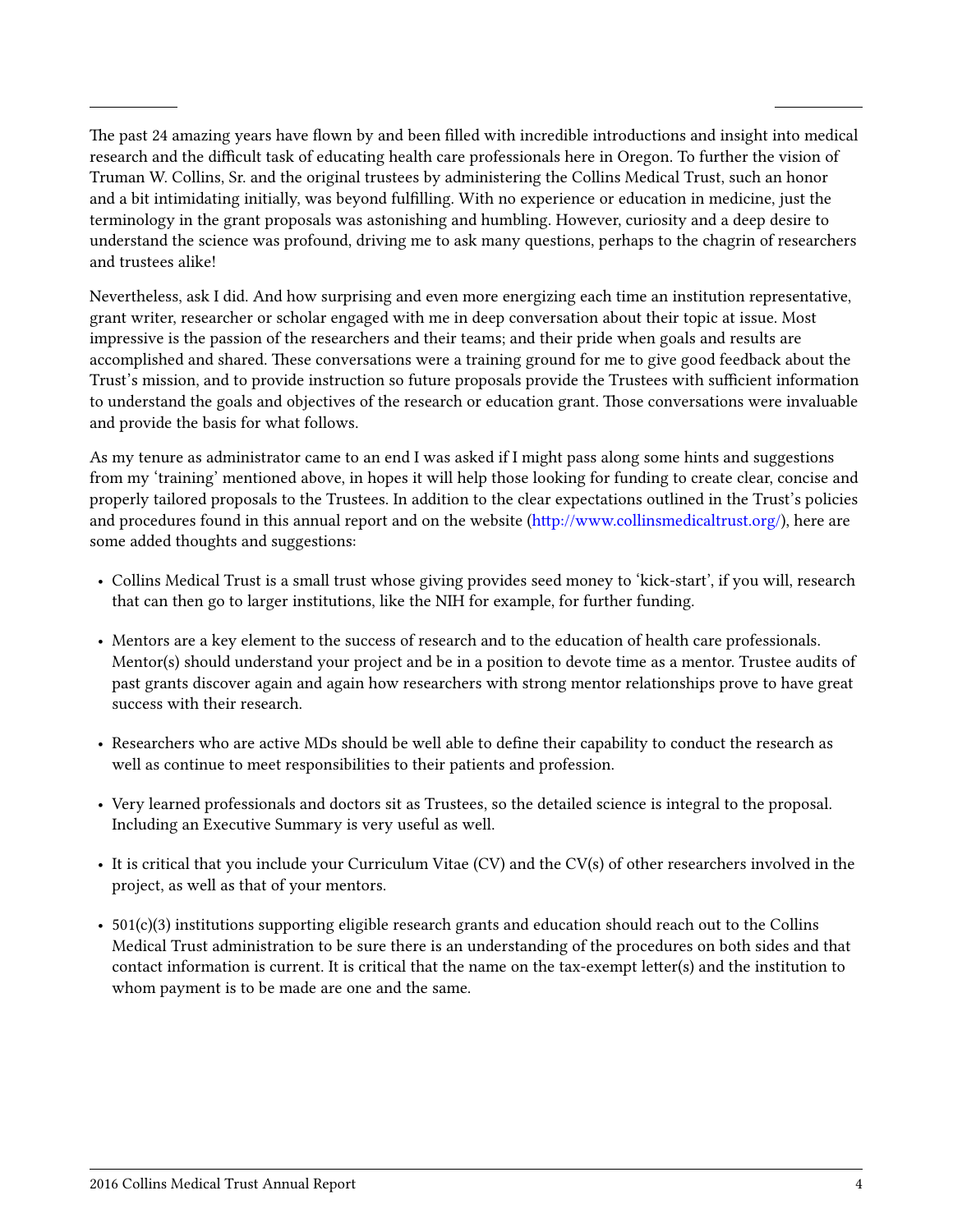## **Policies and Procedures**

The Collins Medical Trust was established in 1956 by Truman W. Collins as a tax-exempt charitable trust under the laws of the State of Oregon. It is recognized by the Internal Revenue Service as tax-exempt under Section 501(c)(3) of the Internal Revenue Code and has been classified as a private foundation under Section 509(a) of the Code. The Trust is directed by a Board of Trustees.

#### **Policies**

The Original Trust document states that monies from the Trust shall be used:

"To aid, further, promote, develop, encourage and sponsor research, experiment and work in the cause, cure and treatment of human disease or in any field of medical research, and

To aid, further and promote medical education."

With this statement as a guide, and having knowledge of the desires and concerns of the Trustor, Mr. Collins, and applicable laws, the Trustees over the ensuing years have established the following *general guidelines* under which grant requests are considered:

- 1. Disbursements are made only to organizations which have established their tax-exempt status with the U.S. Treasury Department and are operated exclusively for scientific and/or educational purposes.
- 2. Preference is given to projects and programs conducted by qualified organizations within the State of Oregon.
- 3. Funds cannot be paid directly to or for the benefit of any specific individual. This does not preclude grants to qualified institutions for organized scholarship programs. Education is generally geared toward the education of health care professionals.
- 4. Grants for annual operating budgets or for deficit financing are not favored.
- 5. Disbursements are normally not made to "Private Foundations", as defined in the Internal Revenue Code.
- 6. The Trust will not support efforts to influence legislation or other political action.
- 7. In considering projects or programs involving substantial funds, the Trust prefers to participate with other donors and expects the applicant to seek additional support.

Preference is given to projects or proposals where the researcher/investigator is newly embarking on their research career and is clearly supported by their respective mentor(s).

#### **Submission Procedures**

Requests for information and applications for grants from the Collins Medical Trust should be presented in writing. Applications need not be formal and should include an Executive Summary suitably brief to present the necessary facts about the applying organization and the project for which the grant is being sought, supported by sufficient technical detail to present a clear picture of the project and expected outcomes. Project outcomes should be clearly articulated, along with an evaluation plan that will determine how successful the project was in attaining its objectives.

The application should include (If the Trustees believe further information is required, they may request an interview with a principal of the applicant and/or a visit to the applicant's facility):

- 1. The exact name of the organization or agency making application, and the specific date when requested funds will be required.
- 2. A copy of the letter from the Treasury Department of the United States which grants tax exempt status; also a statement that the applicant is classified as "Not a Private Foundation", as defined in the Internal Revenue Code.
- 3. The nature of the project for which funds are requested. Projects seeking funding for symposiums, seminars or conferences should contain details regarding course evaluations.
- 4. Curriculum vitae of the investigator(s). nih format is preferred.
- 5. Junior investigators should identify and provide evidence of an established mentor relationship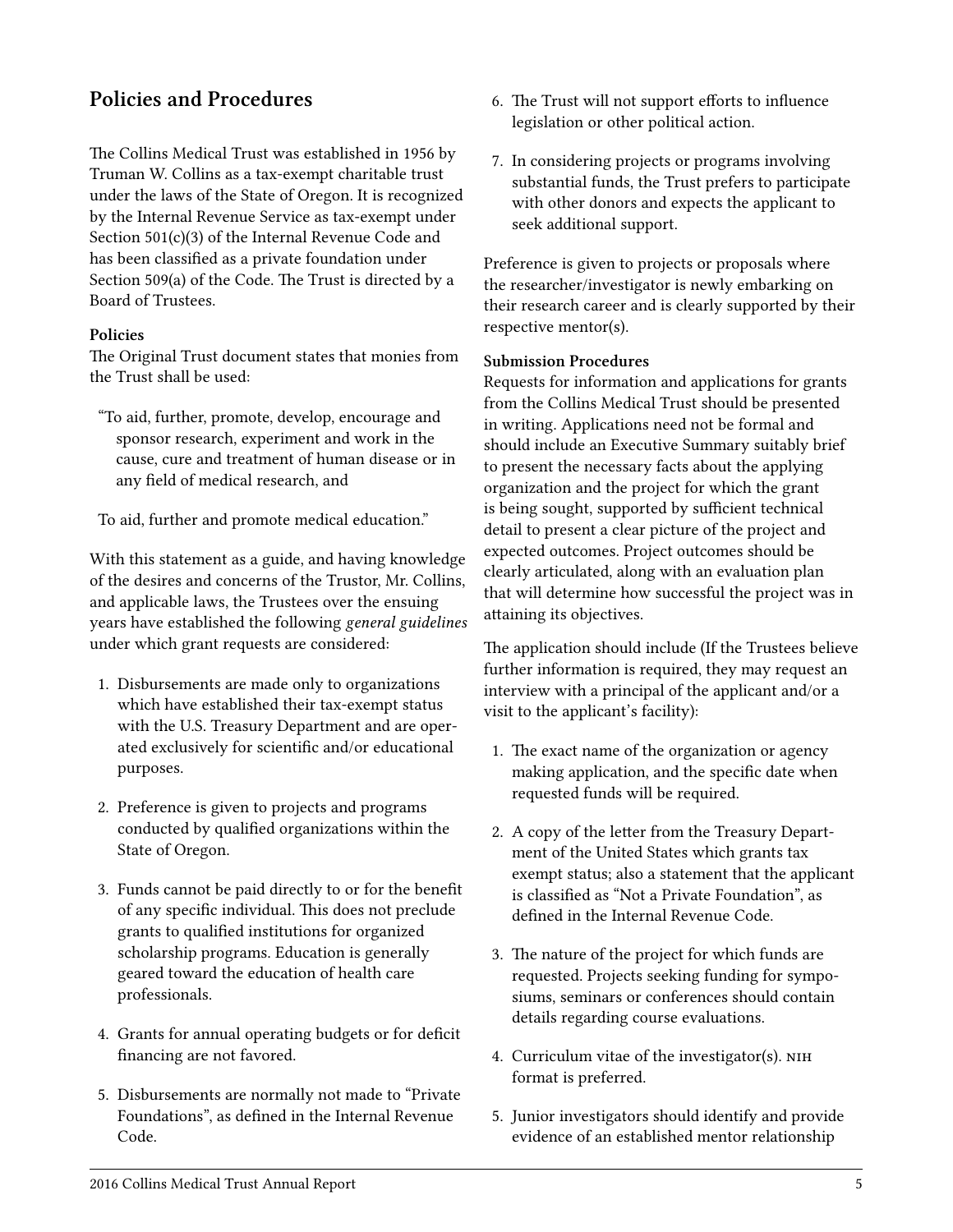as well as submit a letter of support from their primary mentor(s).

- 6. MD's should substantiate 'protected' time for research.
- 7. Bibliography supporting the project.
- 8. In research projects involving human subjects, the status of IRB approval should be included.
- 9. A budget for the proposed project.
- 10. Estimated total of funds required for the proposed project and the amount sought from the Collins Medical Trust.
- 11. Anticipated source of balance required in excess of funds requested from the Collins Medical Trust.
- 12. Other sources being approached for financial assistance for the project.

Electronic submission (preferred): via email to [CMT@collinsmedicaltrust.org](mailto:CMT@collinsmedicaltrust.org) (.pdf format preferred).

Hard copy submission: Submit the *original and 1 photocopy* of the proposal (including any supporting documentation). Mail to:

Shannon Osieczanek, Administrator Collins Medical Trust 29100 S.W. Town Center Loop, Suite 300 Wilsonville, OR 97070 (503) 826-5230 [CMT@collinsmedicaltrust.org](mailto:CMT@collinsmedicaltrust.org) <http://www.collinsmedicaltrust.org/>

#### **Replies to Applications**

The Trustees meet *three times a year*, in January, May and September. Requests should be submitted by the *last business day of the month preceding* these months to receive timely consideration. It is not possible to react to emergency requests for crash programs. When an application has finally been acted upon by the Trustees, it will be accepted or rejected in writing sent to the mailing address of the applicant by the first week in the following month.

#### **Reports**

The organization receiving a grant from the **Collins Medical Trust** has a responsibility to report on the use of the funds granted. Unless otherwise indicated at the time disbursement is made, reports are requested to be made annually until the entire grant has been expended and the full impact of the grant is realized. These reports should cover not only progress, but also evaluate the results being achieved. Additionally, throughout the duration of the project, any substantial changes in scope, personnel, or funds that are re-directed from the original purpose, should be reported to the Administrator of the Collins Medical Trust for approval by the Trustees at their next regularly scheduled meeting. Lastly, the Collins Medical Trust appreciates acknowledgment, primarily in scientific publications, for their contribution in support of the project.